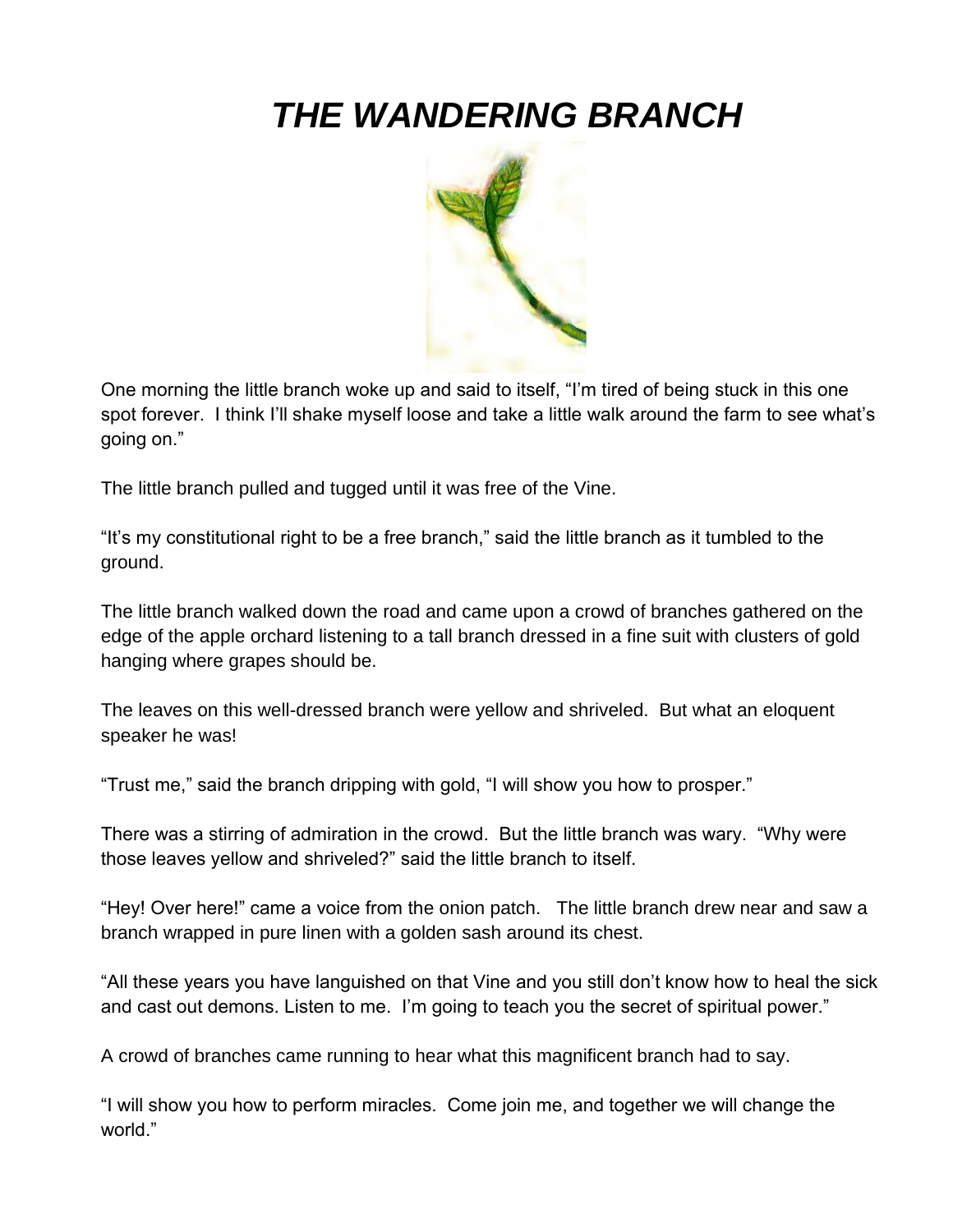The little branch was fascinated and came closer. But it noticed the leaves on this magnificent "spiritual branch" were brittle and brown.

As it turned away the little branch had the shock of its life. Its own leaves were beginning to shrink and shrivel.

"I don't belong out here," said the little branch to itself, and hurried back to the Vine.

Trembling with shame, the little branch cried out to the Vine, "May I come back? Will you take me to yourself this one last time?"

\_\_\_\_\_\_\_\_\_\_\_\_\_\_\_\_\_\_

"Come," said the Vine, and scooped up the little branch and fixed it back in its proper place.

*"I am the true Vine, and my Father is the vinedresser. Every branch of mine that bears no fruit he takes away. And every branch that does bear fruit, he prunes, that it may bear more fruit."*

**Each branch has a direct connection to the Vine.** 



No preacher, no prophet, no spiritual advisor can be its source of nourishment.

## **Only the Vine can sustain the branch.**

If we keep our connection to the Vine strong, we bear fruit.

If our connection is weak, we bear no fruit.

There are independent branches that offer prosperity, spiritual power, wisdom, and even grace.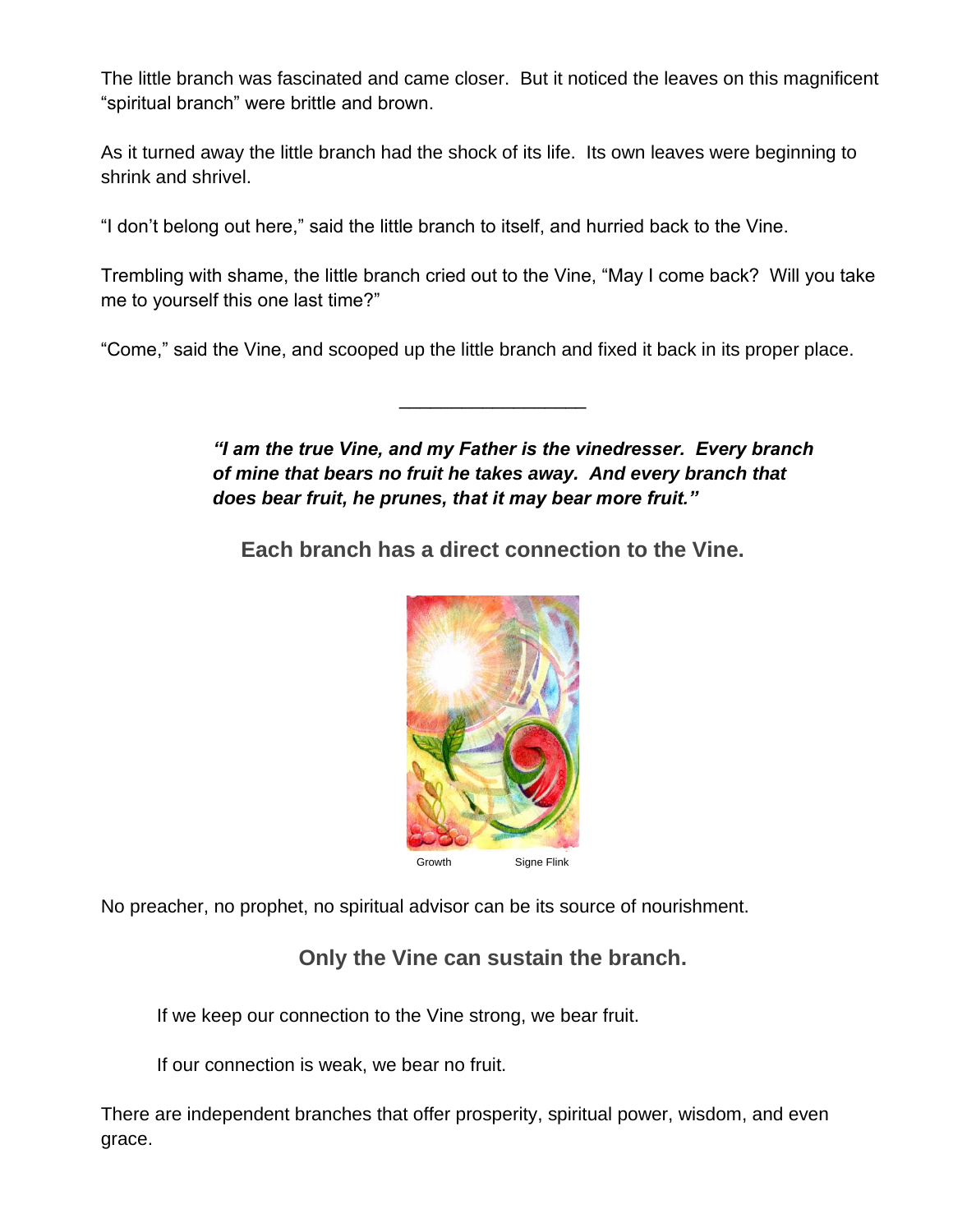But if we connect with them, our leaves wither and our fruit dries up.

**Only the Vine can sustain us.**

**And the Vine can sustain us only if we are rooted and grounded in him.** 



## *"The one who abides in me, and I in them, that one bears much fruit. For apart from me you can do nothing."*

The Vine has a warning for those who wander off, asserting their "constitutional rights" to "freedom".

> *"If a man does not abide in me he is cast forth as a branch and withers. And the branches are gathered, thrown into the fire and burned."*

And the Vine has an awesome promise for the branch that draws its life from him.

*"If you abide in me and my words abide in you, ask whatever you will, and it shall be done for you.*

*By this my Father is glorified, that you bear much fruit and so prove to be my disciples."*

*John 15*